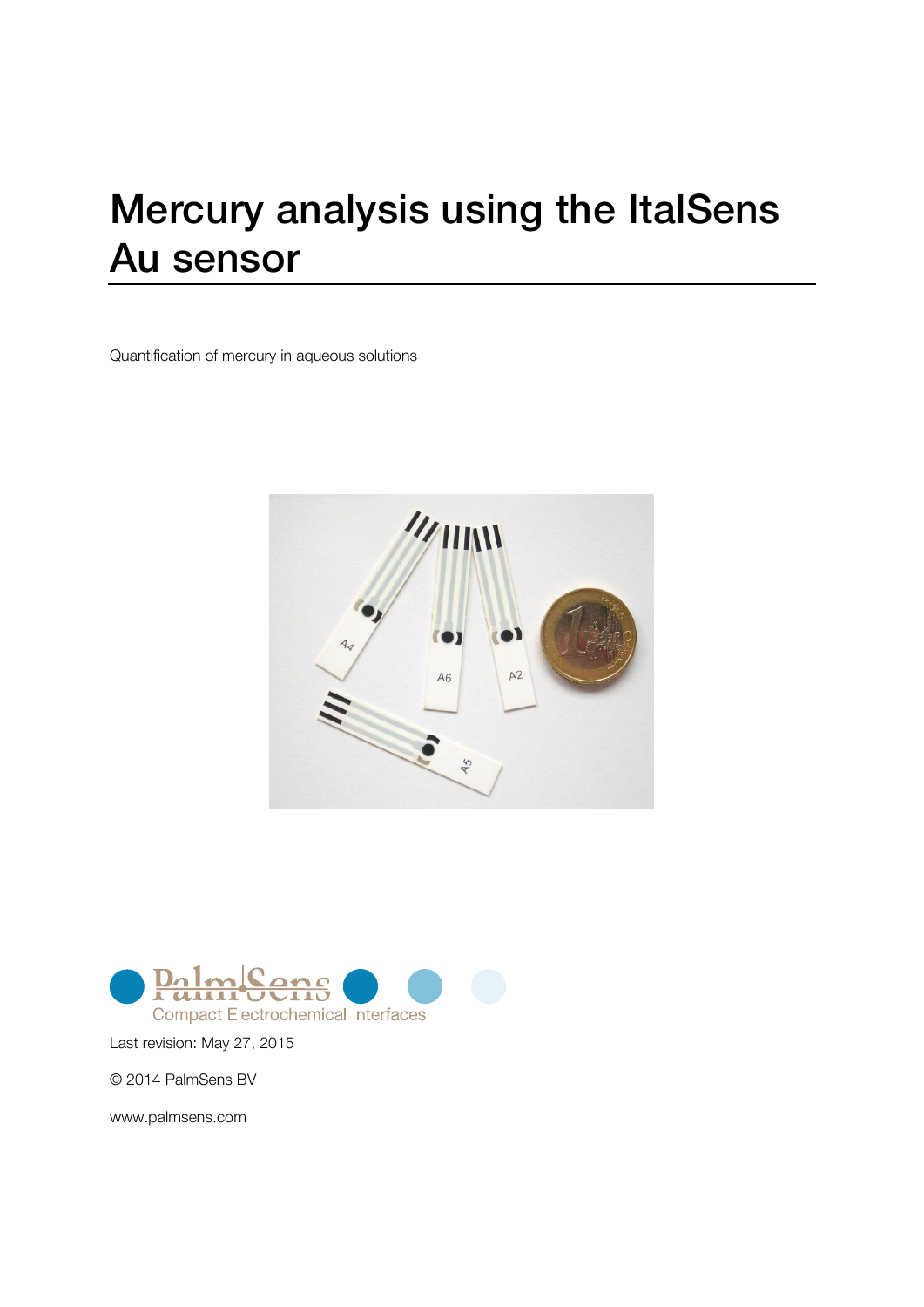## **Contents**

| 1            |       |  |  |
|--------------|-------|--|--|
|              | 1.1   |  |  |
|              | 1.2   |  |  |
|              | 1.3   |  |  |
| $\mathbf{2}$ |       |  |  |
|              | 2.1   |  |  |
|              | 2.2   |  |  |
|              | 2.3   |  |  |
|              | 2.4   |  |  |
|              | 2.5   |  |  |
|              | 2.5.1 |  |  |
|              | 2.5.2 |  |  |
|              | 2.5.3 |  |  |
|              | 2.5.4 |  |  |
| 3            |       |  |  |
|              | 3.1   |  |  |
|              | 3.1.1 |  |  |
|              | 3.1.2 |  |  |
|              | 3.2   |  |  |
|              | 3.3   |  |  |
|              | 3.4   |  |  |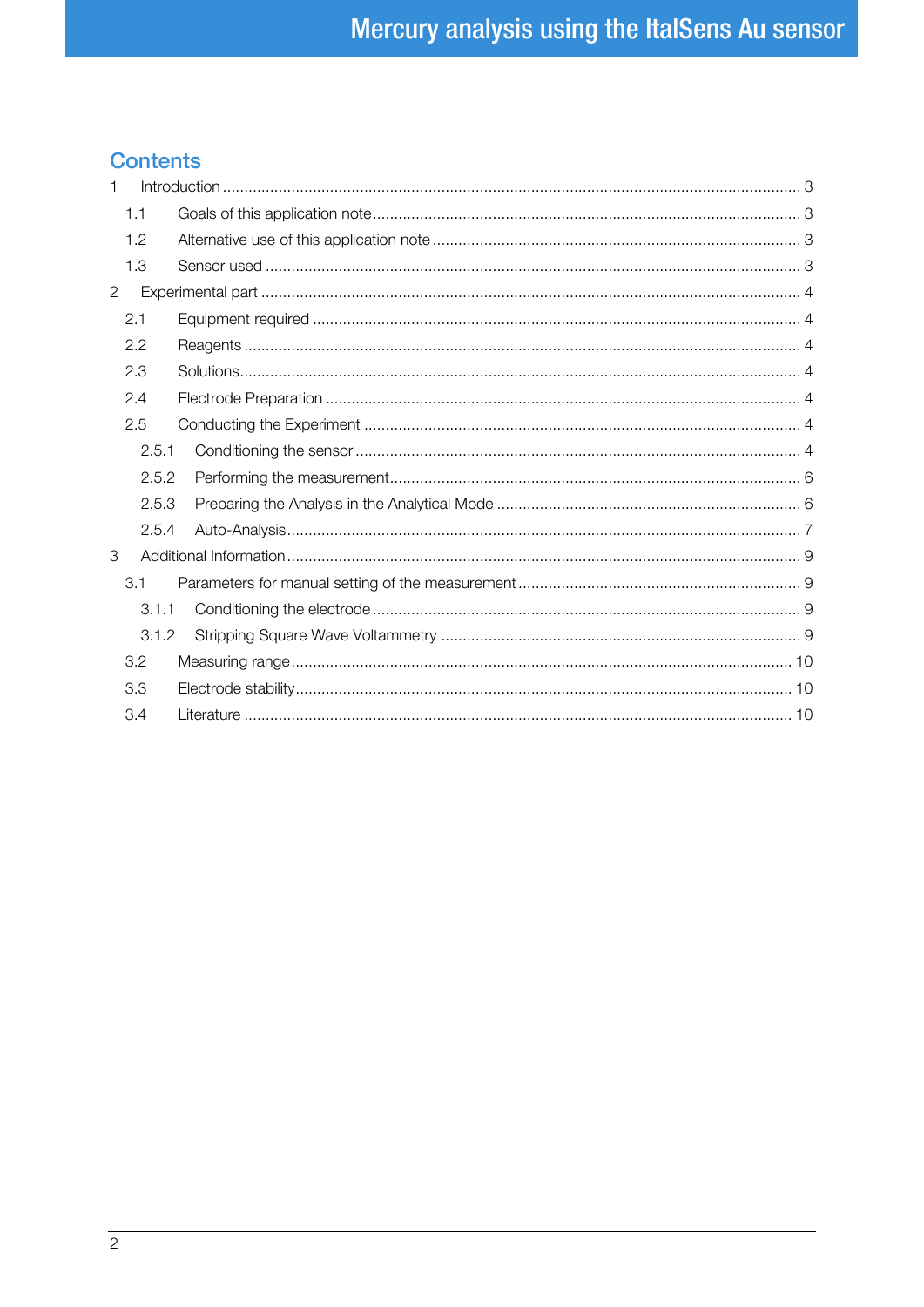# <span id="page-2-0"></span>1 Introduction

Pollution is a known issue for decades. A focus of interest is, of course, unhealthy or outright toxic substances in resources we use for creating everyday goods or even consume ourselves. Spoiled water and food is the cause of many illnesses and other health issues. Due to this the monitoring of drinking water and food is an important task to keep people healthy. Mining releases heavy metals into the food chain. A well-known issue is the accumulation of mercury in fish or other animals we consume. A sad fact is that the consequences of mercury pollution could be observed due to careless disposal of mining waste into rivers supplying villages with water. The detection of mercury is not possible with IS-HM sensors, due to the fact that these are based on a mercury salt, but mercury can be detected using the IS-Au sensors. The gold surface will form an alloy with mercury and thus allow stripping voltammetry.

#### <span id="page-2-1"></span>1.1 Goals of this application note

This application note is intended to provide the user with a comprehensive set of instructions for use of the screen printed electrode (SPE) IS-Au for determine Hg concentrations of aqueous solutions. Also by providing a step by step introduction for the Analytical Mode of PSTrace the user is afterwards familiar with this convenient mode of PSTrace.

#### <span id="page-2-2"></span>1.2 Alternative use of this application note

The demonstrated technique works also for other heavy metals as long as they deposit properly on gold surfaces or form gold alloys. The detection of heavy metals that have very similar redox potentials will lead to overlapping peaks and thus will make an accurate analysis very difficult. We recommend performing test measurements to ensure a sufficient peak separation.

#### <span id="page-2-3"></span>1.3 Sensor used

The Au sensor from ItalSens is an excellent electrode to measure the ppb levels of heavy-metals such as Pb, Cd and Cu in aqueous solutions or for immobilization of molecules via a thiol group. [1, 2] The ItalSens gold sensors (IS-Au) are three-electrode sensors, with a gold working electrode, a graphite counter electrode and a silver pseudo-reference electrode. The sensors come printed on polyester stripes with 20 sensors per stripe and need to be cut to the right size prior to use. The sensors can be used by placing a drop of the solution on the sensor surface, by using a simple cell or by using the ItalsSens flow cell or batch cell. For stripping voltammetrie and trace analysis we

recommand a simple cell that allows stirring during the deposition step of the measurement.

This application note describes how to quantify Hg in aqueous solution by stripping voltammetry and the Analytical Mode of PSTrace.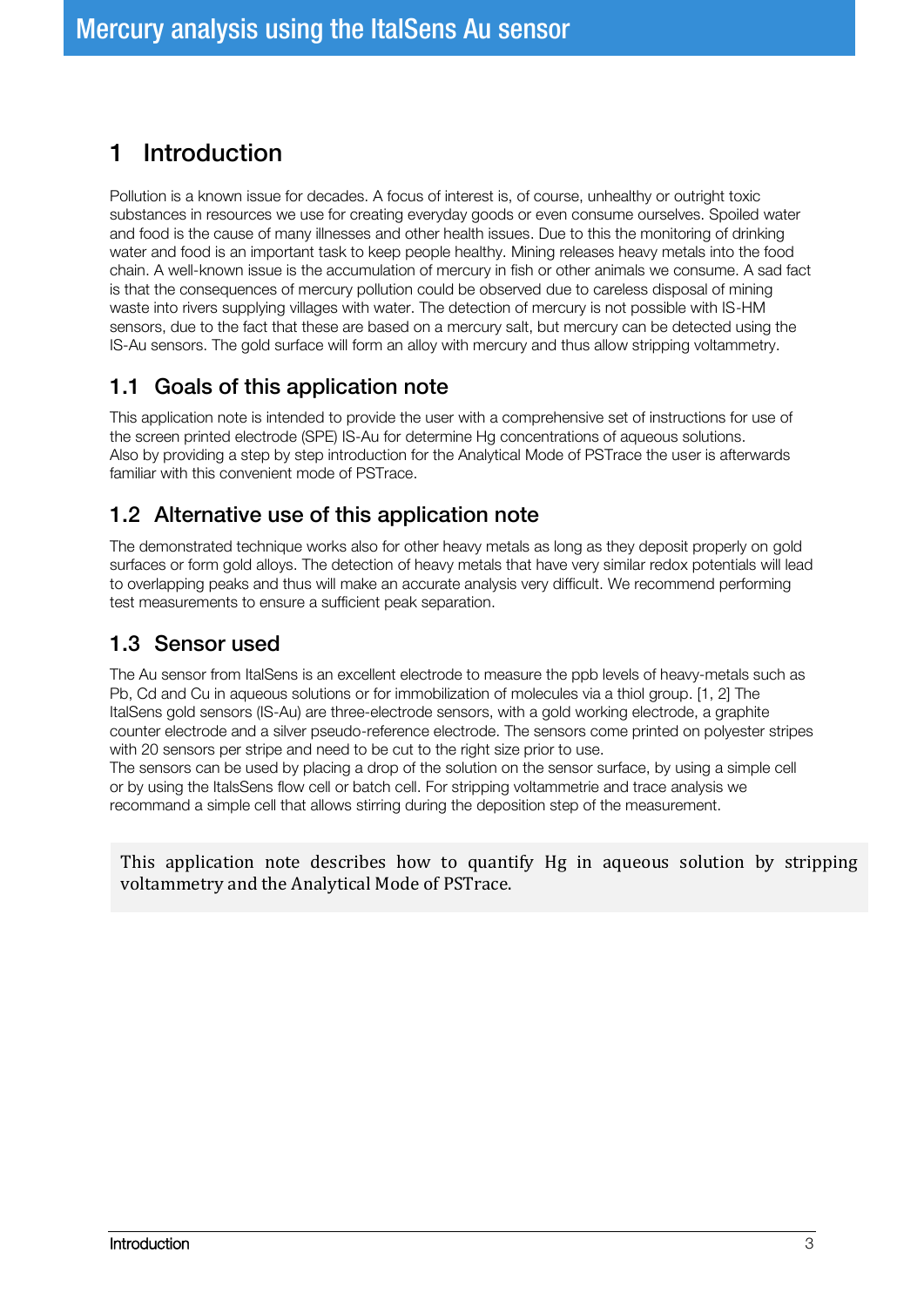# <span id="page-3-0"></span>2 Experimental part

For the experiment you need a properly cut IS-Au, a potentiostat with the usual equipment, a magnetic stirrer and the solutions from [2.2](#page-3-2) and [2.3.](#page-3-3)

#### <span id="page-3-1"></span>2.1 Equipment required

- PalmSens or EmStat with PSTrace software (version 3.0 or higher)<sup>1</sup>
- Stirrer switch box, magnetic stirrer and magnetic stirring bar
- Sensor: ItalSens IS-Au sensors
- ItalSens sensor cable or another suitable connector
- Simple cell or ItalSens flow through cell
- Distilled or ultra-pure water
- Plastic or glas containers for the standard solutions

#### <span id="page-3-2"></span>2.2 Reagents

- 6 M HCl
- $Hg(CH_3COO)$ <sub>2</sub> (standard solution or solid)
- 0.5 M  $H_2$ SO $_4$

## <span id="page-3-3"></span>2.3 Solutions

The used support electrolyte is 0.1 M HCl. It can be made by adding 1.67 mL 6 M HCl to around 10 mL water and fill up to 100 mL with water. For performing the standard addition a Hg standard solution of 1 mM (200.59 mg/L) is needed. This can be produced by diluting an existing standard solution or by dissolving solid mercury acetate. For the latter dissolve 31.87 mg Hg(CH<sub>3</sub>COO)<sub>2</sub> in 100 mL 0.1 HCl. The volumes of mercury solution added during the measurement are so low that it is also fine use a standard mercury solution without HCl in it.

# <span id="page-3-4"></span>2.4 Electrode Preparation

To attach the electrode to the sensor cable, take the strip of electrodes and hold it at the end with the writing. Since the electrodes are easily contaminated or destroyed , please take care not to touch it with bare hands. Cut away the access plastic around one SPE and place it in the connector. You must cut the sensor narrow enough that it fits into the connector, but please take care not to damage the electrodes nor the lines during cutting.

# <span id="page-3-5"></span>2.5 Conducting the Experiment

#### <span id="page-3-6"></span>2.5.1 Conditioning the sensor

Perform repeatedly CVs with the sensor until the SWV is stable and the scans overlap. All necessary files can be downloaded in the **Au conditioning bundle**.

Enter the *Scientific mode* of PSTrace to start the analysis. This can be either done by selecting it in the *General Settings* from the *Tools* menu of PSTrace or by using the dropdown box top left hand side of the PSTrace screen. Furthermore you need to tell the software, that you intend to use a magnetic stirrer. Open in PSTrace the *Tools – General Settings* menu. Then select the check the *stirrer present* box and choose the stirrer you use.

-

<sup>&</sup>lt;sup>1</sup> It is also possible to use the Android App PStouch to control your potentiostat, but the App does not offer the Analytical Mode.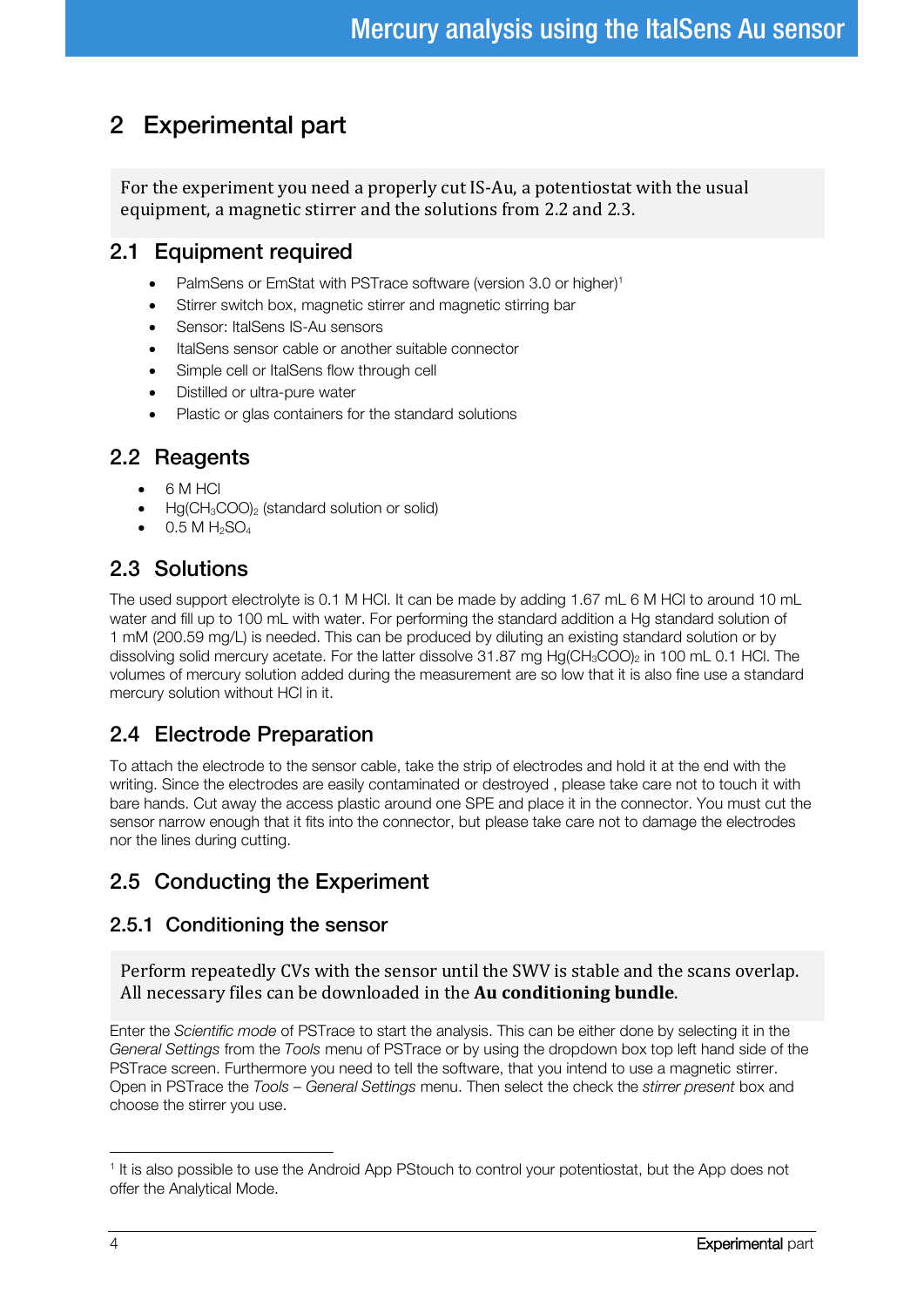The electrode requires conditioning before use and this is done by running a standard method in 0.1 M HCl. The goal is a stable background current in 0.1 M HCl. A series of CVs is performed in 0.1 M HCl to create a stable surface and is checked by SWV. You can download the method file for the CVs at palmsens.com with the Au conditioning bundle. The needed method is Au Pretreatment in HCl.psmethod. Fill the cell with 0.1 M HCl, insert the magnetic stirring bar, put the cell on the magnetic stirrer, connect the sensor to the potentiostat, immerse the sensor and make sure the three electrodes of the sensors are covered with solution. For manual setting of the parameters are these listed in chapter [3.1.1.](#page-8-2)<br>Au Pretreatment in HCL;



<span id="page-4-0"></span>*figure 1 conditioning of the IS-Au in HCl: method editor on the left and plot on the right*

Typical scans from the conditioning stage are shown in [figure 1.](#page-4-0) After the conditioning step, test the background by loading the method Hg Detection.psmethod and perform the measurment by pressing *Run*. The stirrer should be on and stirring during the deposition and off during the square wave voltammetry. After the first measurment is finished change the drop down menu next to the *Run* button to *Overlay*. Perform the measurement again. The difference between the two measurements should be less than 5 %. If it is bigger repeat the conditioning and check again the change of the background between two measurements. If after a few tries no stable background is formed, it might be necessary to clean the gold surface. This is done electrochemically. Exchange the 0.1 M HCl solution for 0.5 M H<sub>2</sub>SO<sub>4</sub> and load the method Au Pretreatment in H2SO4.psmethod or enter the parameters manually. Perform the measurement. The CVs should look similar to [figure 2.](#page-4-1) Change the solution back to the 0.1 M HCl and repeat the corresponding conditioning and check the stability of the background again. Once you have a stable background save it under the *curve – save curve* menu.



<span id="page-4-1"></span>*figure 2 CV of a IS-AU in 0.5 M H2SO4*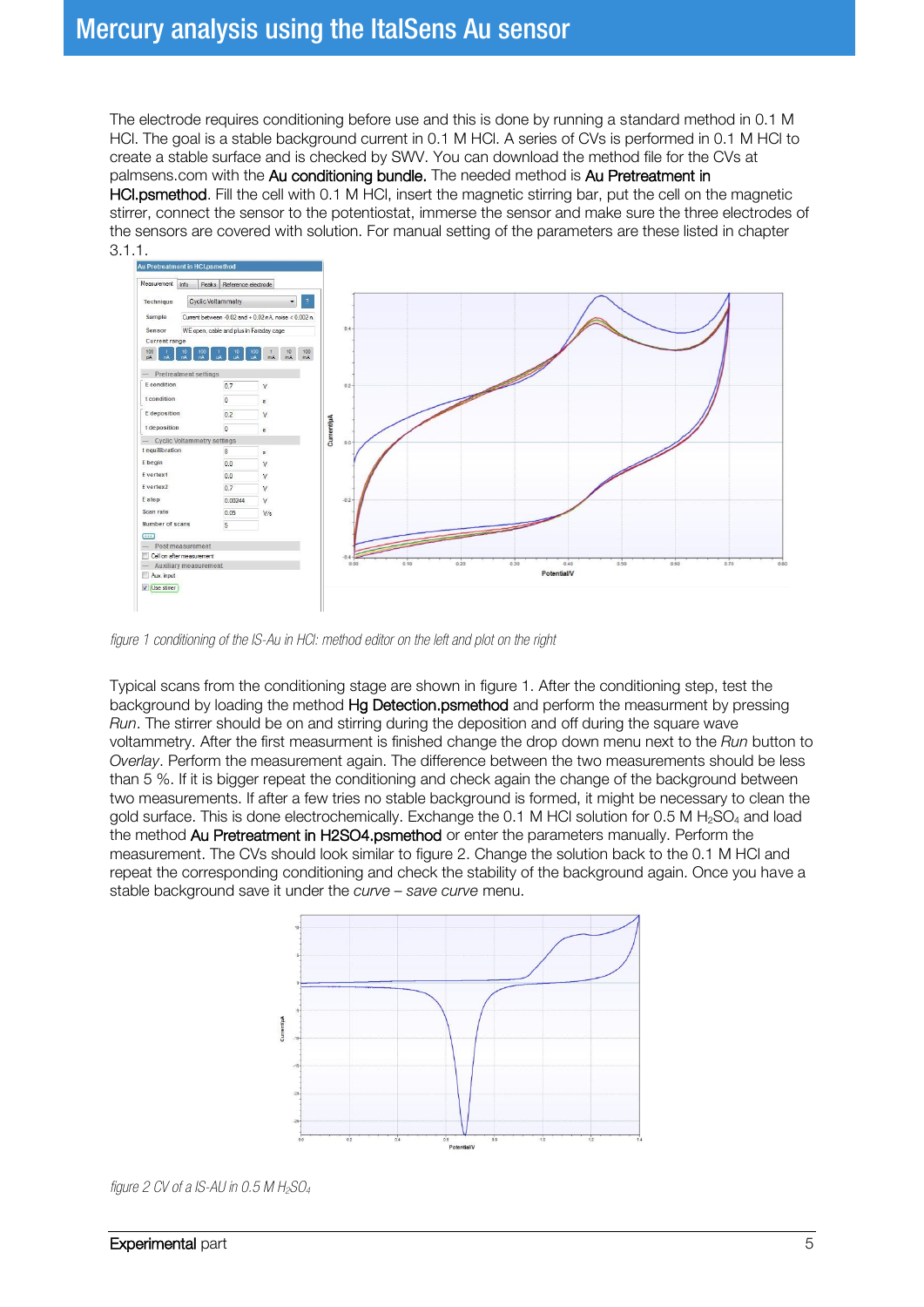#### <span id="page-5-0"></span>2.5.2 Performing the measurement

If you sample needs dilution, because the concentration is higher than the linear range of the IS-Au, i.e. 0.499 µM (100 µg/L), it is a good idea to add your sample to the solution used for conditioning. Otherwise fill the cell with your sample after removing the conditioning solution. Your sample should have a concentration of 0.1 M HCl. This can be achieved by adding 6 M HCl to the sample solution. After immersing the connected sensor again, make sure the three electrodes are covered with sample solution. Insert the magnetic stirring bar and position everything on the stirrer.

Load the Hg Detection.psmethod and press the green *Run* button to start the analysis of the sample. Repeat scans by selecting Overlay from the dropdown box and pressing play again until you get a stable peak height (< 10 % peak height difference to the former scan). Then select the replicate that you wish to keep and click on it in the curve legend and save it. An example for the sample measurement can be seen in [figure 3](#page-5-2) (red curve).

Add a volume of mercury standard solution that contains roughly the amount of mercury that is in the sample to the cell solution. Perform the measurement and safe the curve. Add mercury and repeat the measurements of curves until you have a satisfiying amount of standard additions. A typical number is three additions. Keep in mind: The concentration of mercury in the cell should after the last standard addition be below 0.499 µM (100 µg/L), because the linear range of the sensor ends there.



<span id="page-5-2"></span>*figure 3 raw data of a series of standard additions including sample (red) and background (blue) measurement* 

Perform SWV with the parameters from the file Hg detection.psmethod or from chapter [3.1.2.](#page-8-3) Repeat the measurement after each standard addition

#### <span id="page-5-1"></span>2.5.3 Preparing the Analysis in the Analytical Mode

This analysis will be performed with the standard addition method. The standard addition method starts by measuring the sample and than measure the sample again after a known amount of the anlyte(s) have been added. If a linear realtionship between signal (peak current) and analyte (heavy metal) concentration is given, the concentration of the original sample can be calculated. PSTrace will be used in the Analytical Mode to auto-calculate sample metal concentrations from the standard additions. The experimental part has been already done this way, if you performed the measurement according to chapter [2.5.2.](#page-5-0)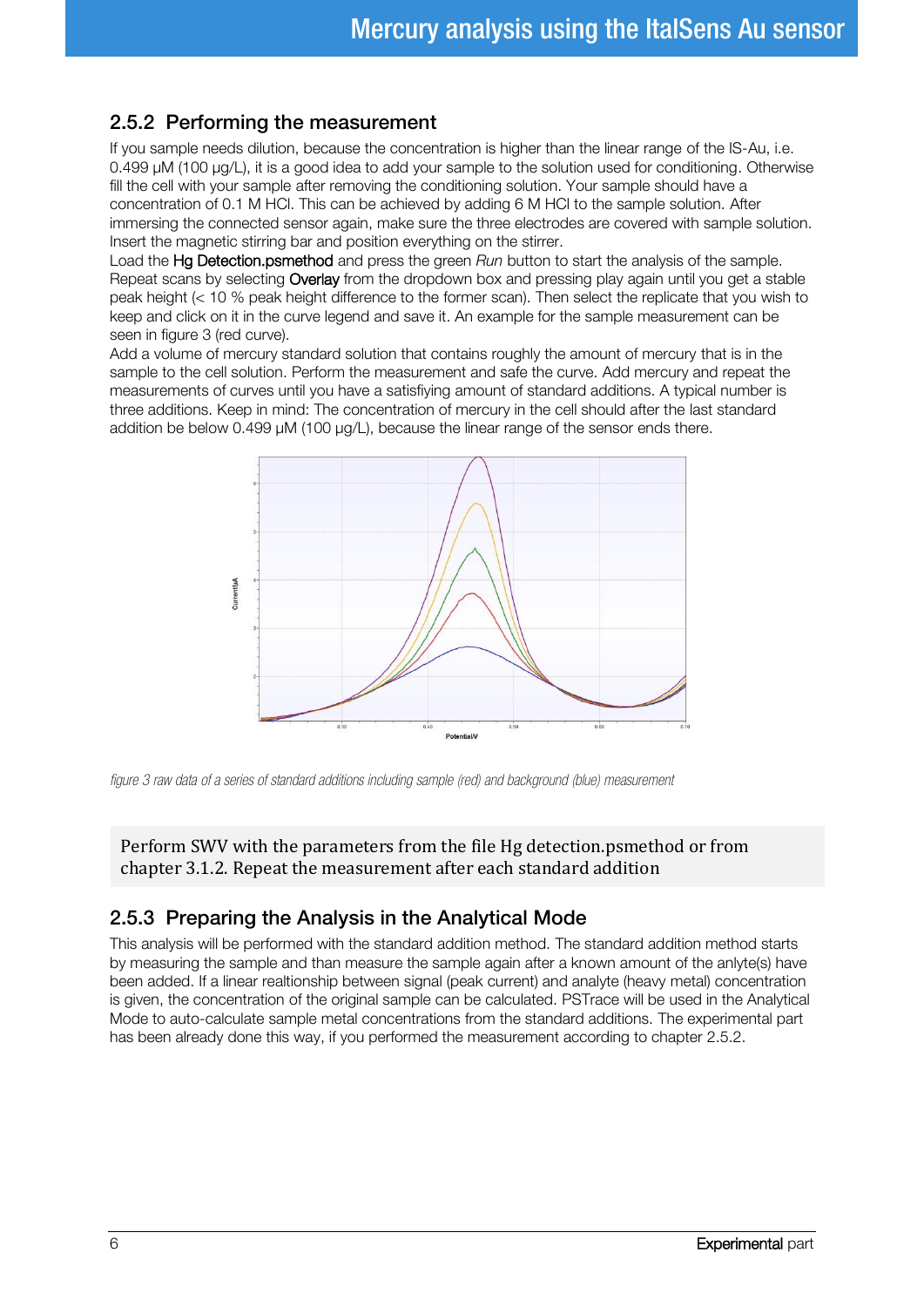To load a complete example including all curves in PSTrace click in the Analytical mode in the menu on *Analysis – Load Analysis* and load the Au standard addition mercury.pds file from our website. In the method box click on the Analysis tab as shown in [figure 4.](#page-6-1) Here all the settings for the standard

| Measurement                               | Info                                                                                                                                                | Peaks                           |      | Reference electronie CO Analysis |  |  |
|-------------------------------------------|-----------------------------------------------------------------------------------------------------------------------------------------------------|---------------------------------|------|----------------------------------|--|--|
| Determination                             |                                                                                                                                                     | Standard addition   Calibration |      |                                  |  |  |
| Analytes                                  | Concentration unit: uM                                                                                                                              |                                 |      |                                  |  |  |
| Added volumes in ul concentration in cell |                                                                                                                                                     |                                 |      |                                  |  |  |
|                                           |                                                                                                                                                     | Analyte 1 Analyte 2 Analyte 3   |      | Analyte 4                        |  |  |
| H                                         | Hq                                                                                                                                                  |                                 |      |                                  |  |  |
| Sol nr.                                   | 1                                                                                                                                                   |                                 | 1000 | 1000                             |  |  |
| Conc                                      | 1000                                                                                                                                                | 10                              | ī.   | ίt                               |  |  |
| St1                                       | 1.88                                                                                                                                                | 1.88                            | 13   | 10                               |  |  |
| St2                                       | 1.88                                                                                                                                                | 186                             | 14   | 10                               |  |  |
| St.3                                      | 1.88                                                                                                                                                | 188                             | 10   | 10                               |  |  |
| St 4                                      | $\Omega$                                                                                                                                            | Đ                               | 19   | 10                               |  |  |
|                                           | Sample volume (ml):<br>15.0<br>Cell volume (ml):<br>15.0<br>Peak settings<br>Use peak value: O height area sum of slopes<br>F<br>F<br>Auto<br>Eleft |                                 |      |                                  |  |  |
| Volumes                                   |                                                                                                                                                     |                                 |      |                                  |  |  |
|                                           | peak                                                                                                                                                |                                 |      | right                            |  |  |
| H <sub>a</sub>                            | 0.45                                                                                                                                                | $\triangledown$                 | 3995 |                                  |  |  |
|                                           |                                                                                                                                                     | F<br>П                          |      |                                  |  |  |

<span id="page-6-1"></span>*figure 4 Analysis tab of the method editor showing the experimental setup for the additions.*

additions will be filled out for you. The volumes and mercury concentration of the additions might need to be adjusted depending on your sample and standard solution. The concentration of the standard solution can be adjusted under *Conc.* The volumes added for each standard addition can be changed under St. 1 to St. 4. The parameters of the measurement are again listed in [3.1.2.](#page-8-3)

#### <span id="page-6-0"></span>2.5.4 Auto-Analysis

Load all the curves you need for the analysis: the background also known as blank, the sample and the measurements after each addition. Assign for each curve a designation. Click on the curve in the legend and select the designation, for example *Sample* for the sample solution, from the drop down menu above the legend.

This way the background should be assigned *blank*, the sample solution *sample* and the curve after the first addition *Standard\_1*, the next one *Standard\_2* etc. Once all curves are assigned the background needs to be substracted from the other curves. Click on the curve that needs background substration, e.g. the sample, and click on the curve in the legend. Click on the wave symbol with the green minus and black B to substract the blank. Repeat that for each curve. Afterwards press *Autodetect peaks* (peak symbol with green cog) and make sure the Hg peak is detected for each curve. If not, check the *Epeak* set in the method editor window. After completion of the background correction [\(figure 5\)](#page-7-0) click on the *Analytical result* tab to view the calculated data (red circle, [figure 5\)](#page-7-0). Points can be included or excluded from individual metal calibration curves by toggling the check box

next to that addition as seen in [figure 6.](#page-7-1) If a mistake was made in the settings of the additions table, they can be corrected and the data recalculated by pressing the *Recalculate* button. The values from each calibration or standard addition are summarised in the box *All results* at the top of the analysis window. On completion of the measurements you can save all the data and curves in one file for use later by clicking *Save Analysis* within the *Analysis* menu.

All the data (raw or calculated) can be exported or printed for further manipulation using the *All to clipboard* and the *Print* buttons at the top of the data screen [\(figure 6\).](#page-7-1)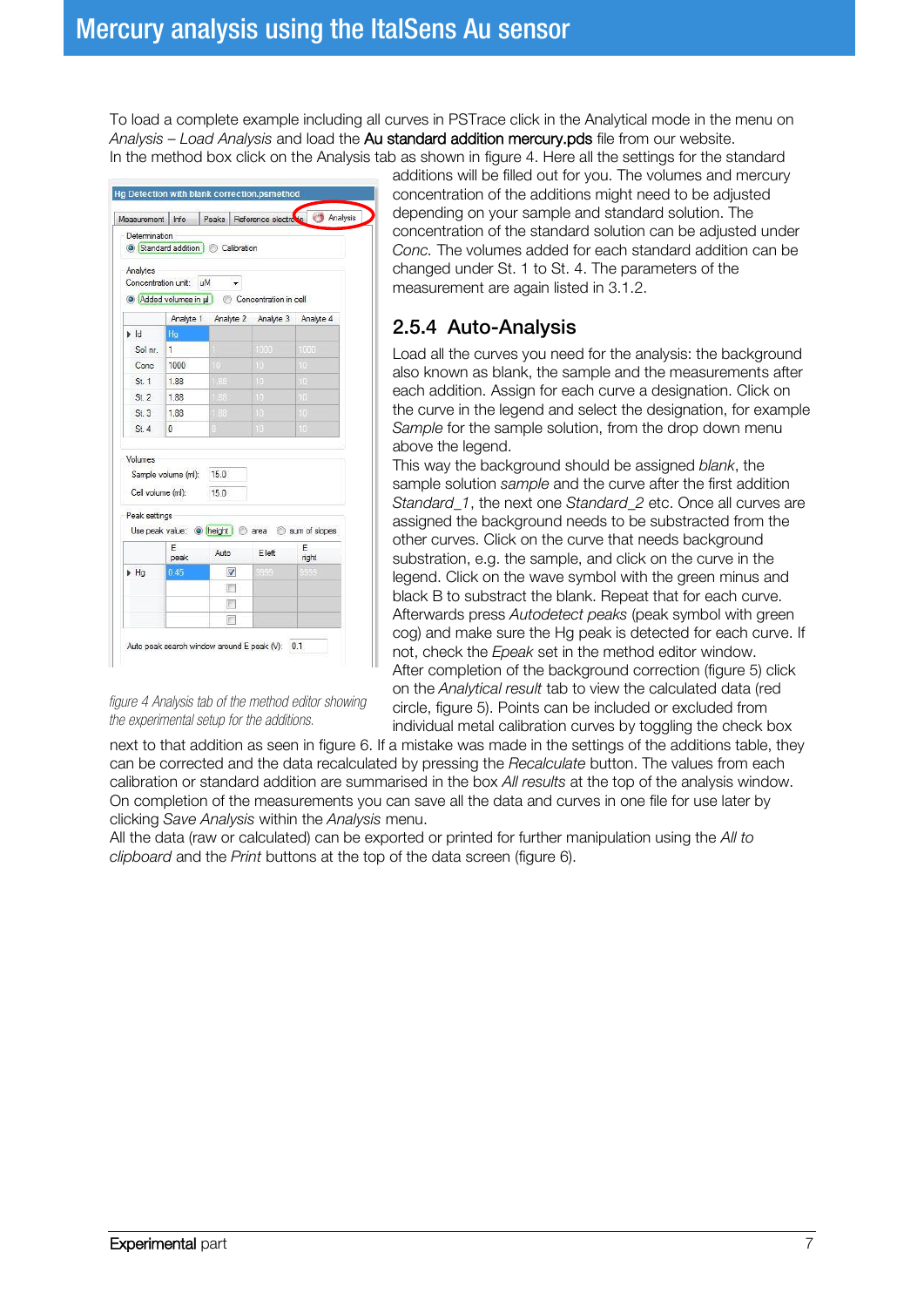

<span id="page-7-0"></span>*figure 5 The final analytical scans and where to find the analytical results* 



<span id="page-7-1"></span>*figure 6 The calculated results for each analyte and summarized (red box)*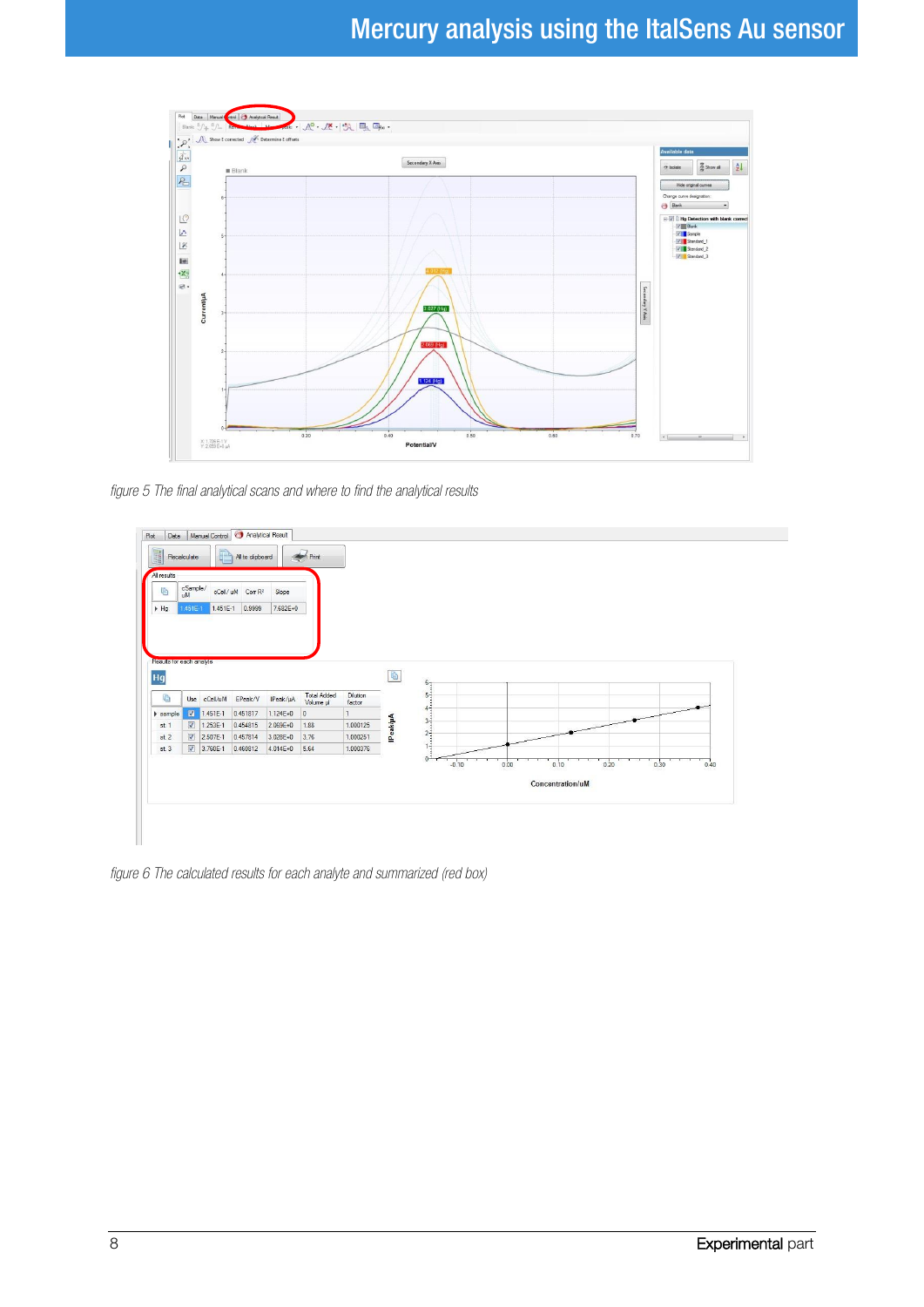# <span id="page-8-0"></span>3 Additional Information

#### <span id="page-8-1"></span>3.1 Parameters for manual setting of the measurement

#### <span id="page-8-2"></span>3.1.1 Conditioning the electrode

If the corresponding method file is not available, you can just enter the following parameters by hand. For the conditioning in 0.1 M HCl:

| Parameter            | Value                     |
|----------------------|---------------------------|
| Technique            | <b>Cyclic Voltammetry</b> |
| <b>Current Range</b> | 1nA-100µA                 |
| E cond               | 0                         |
| t cond               | 0                         |
| E dep                | 0                         |
| t dep                | 0                         |
| t eq                 | 8                         |
| E begin              | 0                         |
| E vertex1            | 0                         |
| E vertex2            | 0.7                       |
| E step               | 0.00244                   |
| Scan rate            | 0.05                      |
| Number of Scans      | 5                         |

Electropolishing of the gold surface

| Parameter            | Value                     |
|----------------------|---------------------------|
| Technique            | <b>Cyclic Voltammetry</b> |
| <b>Current Range</b> | 1µA-100µA                 |
| E cond               | 0                         |
| t cond               | 0                         |
| E dep                | 0                         |
| t dep                | 0                         |
| t eq                 | 8                         |
| E begin              | 0                         |
| E vertex1            | Ω                         |
| E vertex2            | 1.4                       |
| E step               | 0.001                     |
| Scan rate            | 0.05                      |
| Number of Scans      | 5                         |

#### <span id="page-8-3"></span>3.1.2 Stripping Square Wave Voltammetry

If the corresponding method file is not available, you can just enter the following parameters by hand.

| Parameter            | Value                          |
|----------------------|--------------------------------|
| Technique            | <b>Square Wave Voltammetry</b> |
| <b>Current Range</b> | 1nA-100µA                      |
| E cond               | 0.7                            |
| t cond               | 30                             |
| E dep                | 0.2                            |
| t dep                | 120                            |
| t ea                 | 30                             |
| E begin              | 0.2                            |
| E end                | 0.7                            |
| E step               | 0.003                          |
| Amplitude            | 0.028                          |
| Frequency            | 15.0                           |
|                      |                                |